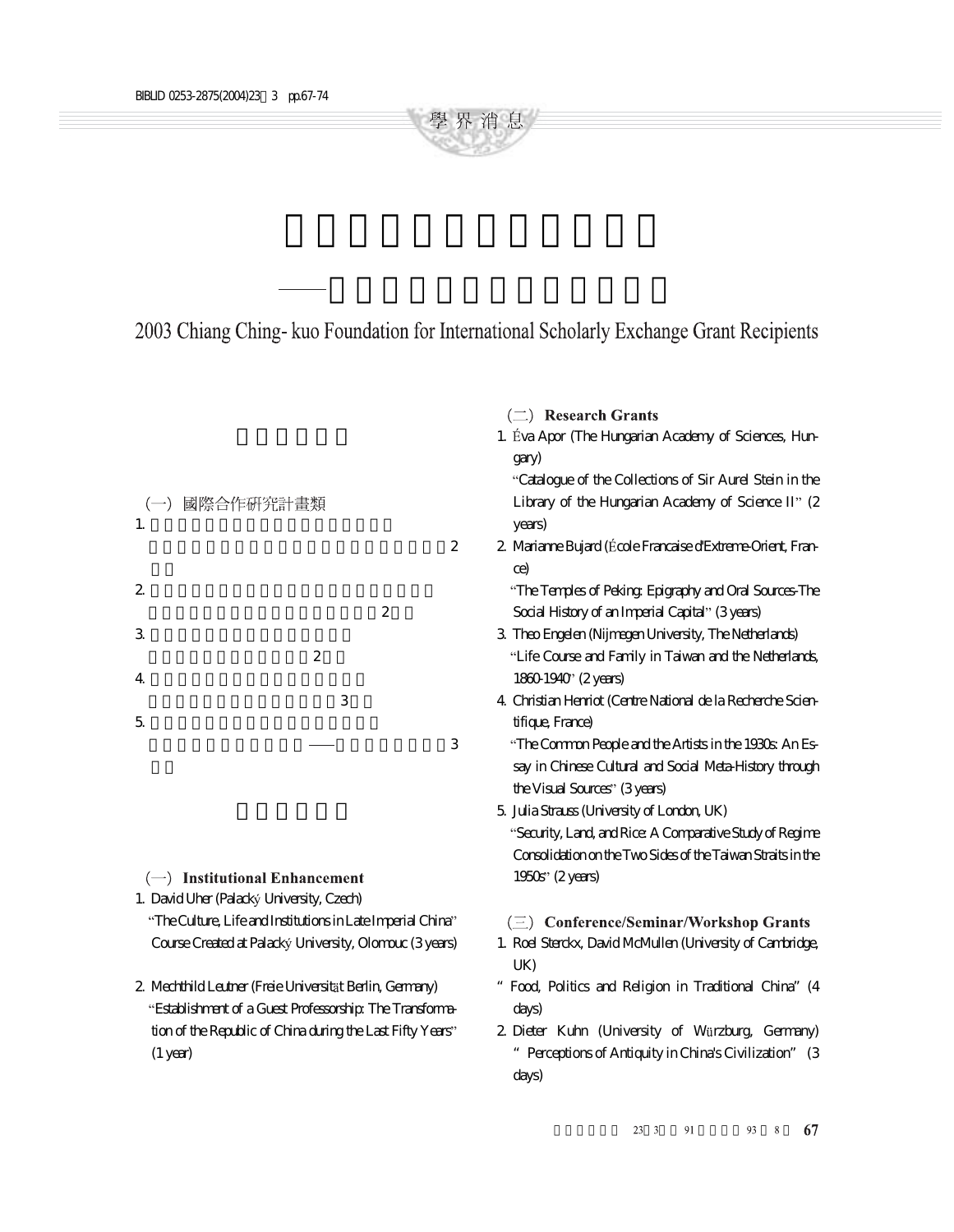

- 3 Imre Hamar (Eötvös Loránd University, Hungary) "Hua-yen Conference" (3 days)
- 4. Catherine Yeh (University of Heidelberg, Germany) New Gender Constructs in Literature, the Visual and the Performing Arts of Modern China and Japan" (6 days)
- 5. Frances Wood (British Library, UK)
- "Workshop on the Unpublished Chinese Woodslips in the British Library"(3 days)
- 6. Nicolas Standaert (Katholieke Universiteit, Leuven, Belgium)

Court, Ritual Community, and the City: Chinese and Christian Rituality in Late Imperial Beijing" (3 days)

7. Bruno Coppieters (Vrije Universiteit Brussels, Belgium)

Regional Integration, State Building and Conflict Settlement in Europe and Asia" (2 days)

(四) Subsidies for Publication

1. Vibeke Børdahl (Nordic Institute of Asian Studies, Denmark)

Four Masters of Chinese Storytelling Full-length Rep-ertoires of Yangzhou Storytelling on Video" (1 year)

## $(\overline{\text{h}})$  Senior Scholar Grants

1. Isabella S. Gurevich (St. Petersburg Branch of the Russian Academy of Sciences, Russia)

The Formation of the Chinese National Language:Changes in the Vernacular Chinese Grammar during the III-XIV Centuries" (3 years)

- 2. Hans Ulrich Vogel (Universität Tübingen, Germany) The Salt Industry, Part 37 of Science and Civilization in China, Cambridge University Press" (1 year)
- 3. Nataliya Mamayeva (The Russian Academy of Science, Russia)

Party and Power: The Chinese Communist Party and Problems of Reform in the Political System" (18 months)

- $(\overrightarrow{7})$  CCK Fellowships
- 1. Post-doctoral Fellowships
	- 1 Guillaume Jacques (Université Paris 7-Denis Diderot,

## France)

"A Survey of rGyalrong Dialects" (1 year)

(2)Federica Ferlanti (Ca'Foscari University, Venice, Italy)

New Life Movement, Civilian Mobilisation, and State-Building during the War of Resistance (1937-45)" (2) years)

3 Sébastien Billioud (Université Paris 7-Denis Diderot, France)

Writing of a Book: The Moral Subject in the Philoso-phy of Mou Zongsan' (1 year)

(4)Sylvie Hureau (Institut National des Langues et Civilisations Orientales, France)

A Buddhist Ritual in China, Its Sources and Observance during the Six Dynasties"  $(2 \text{ years})$ 

(5)Jeesoon Hong (University of Cambridge, UK)

Transcultural Practices of the Chinese Gentlewoman: Ling Shuhua and the Bloomsbury Group; Zhang Ailing and Vernacular Modernism<sup>"</sup> (1 year)

2. Ph. D. Dissertation Fellowships

1 Cédric Laurent (Institut National des Langues et Civilisations Orientales, France)

Narrative Painting with Prose Literary Subject in Ming China" (1 year)

(2)Stefan Fleischauer (Eberhard-Karls University Tübingen, Germany)

The 28th February 1947 Uprising on Taiwan and Its Influence on the Taiwan Independence Movement" (1 year)

3 Xavier Paules (Université Lyon II, France)

Opium in Guangzhou during the Republican Period, 1912-38 (1 year)

(4)Lara Maconi (Institut National des Langues et Civilisations Orientales, France)

The Question of Identity in Tibetan Contemporary Literature Written in Chinese (1950-2000)" (1 year)

5 Anselm Stolte (Universität St. Gallen, Switzerland) Securities Investment Funds in China's Economic Reform  $(1 \text{ year})$ 

(6)Josh Yiu (University of Oxford, UK)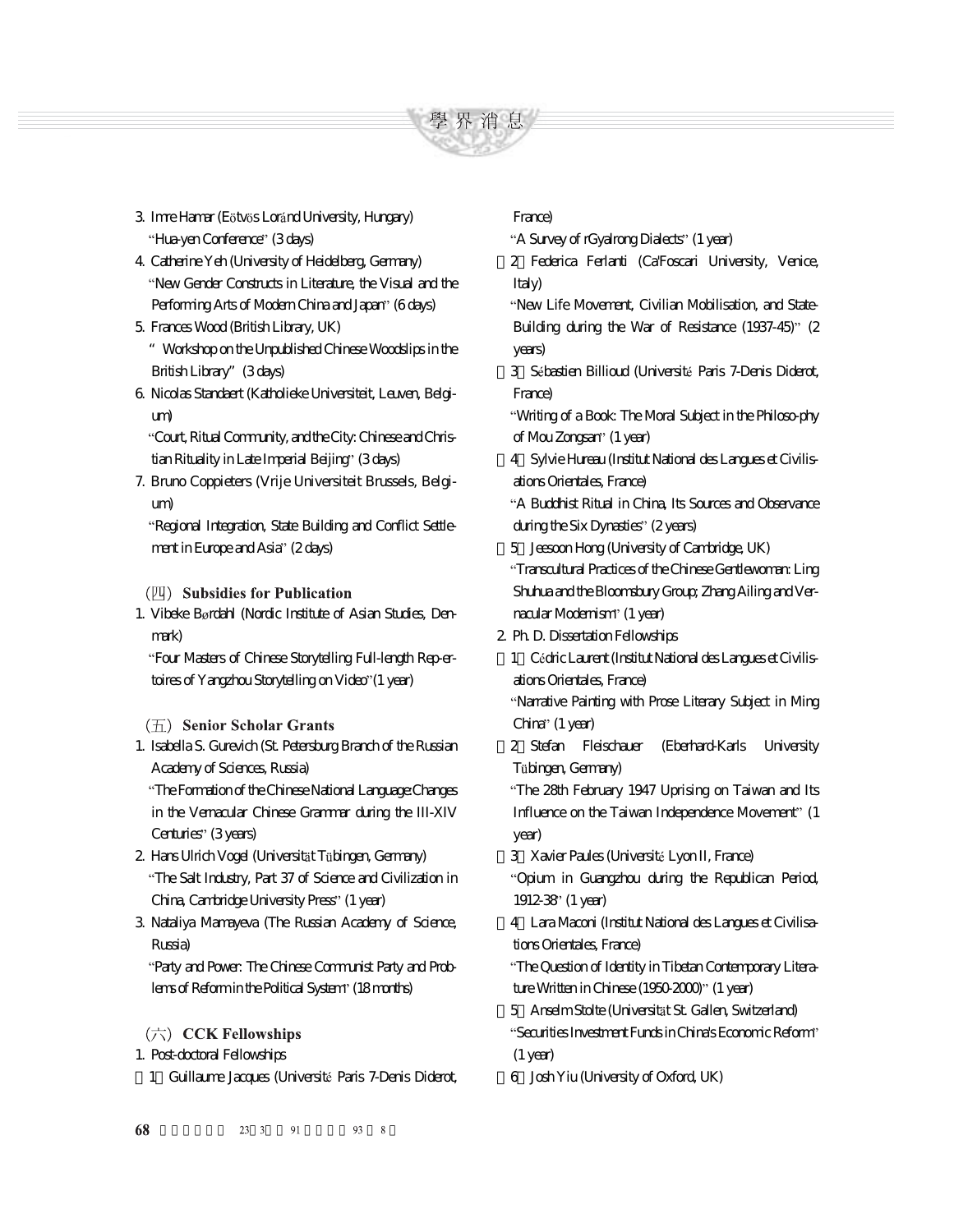

"Wugong: The Chinese Altar Set" (1 year)

- $(+)$  R.O.C. Student Doctoral Dissertation **Fellowships**
- 1. Chan, Ling-ching (University of Manchester, UK)
- Accounting Conservatism, Earning Quality, and Firm Valuation"  $(1$  year)
- 2. Wang, Shih-peng (University of Nottingham, UK) Corpus-Based Approaches to Sound Symbolism, Reduplication and Fixed Expression" (1 year)
- 3. Lee, Amy Pei-jung (University of Essex, UK) A Typological Study on Reduplication in Formosan Languages" (1 year)
- 4. Lin, Chiung-chu (University of Essex, UK) The Process of Realignment: Taiwan's Party System, 1986-2002 (1 year)
- 5. Leou, Chia-feng (University of London, UK) Regime Shift on Taiwan: Non-performing Loans (NPL's) and Changing Political Economy" (1 year)
- 6. Hsieh, Kuo-lien (University of Edinburgh, UK)
- "Freedom of Information in the European Union" (1 year)
- 7. Chen, Shu-chuan (University of Warwick, UK) Getting Healed from a Globalised Age: A Study of the New Age Movement in Taiwan" (1 year)
- 8. Lee, Ming-tsung (University of Cambridge, UK) "Japan' in Contemporary Taiwanese Cultural Politics: Transnational Media, Cross-cultural Consumption, and Hybridized Identities Formation" (1 year)
- 9. Chen, Hsiang-yin (University of Cambridge, UK) Conflicts between Patriarchal Morality and Female Sexuality in Prose of Viktoria Tokareva and Tie Ning- Russian and Chinese Women's Writing" (1 year)
- 10.Huang, Tsui-ling (Universitat Autónoma de Barcelona, Spain)

Valores Culturles Predominantes en La Traduccion de Marcas Comerciales al Chino" (6 months)

11. Peng, Jen-yu (Université Paris 7 - Denis Diderot, France)

Trauma, Remembering and Healing-Thinking the Psychotrauma with Psychoanalytical Theories and Clinical Practices"  $(1$  year)

12.Chang, Pei-heng (Universite d'Aix-Marseille III, France) The Consequences of Breach of Contract in Chinese Law and French Law' (1 year)

- $(-)$  Research Grants
- 1. Lance Eccles (Macquarie University, Australia) Nestorian Mission and Art in Central Asia and China: An Historical Investigation" (2 years)
- 2. James H. Liu (Victoria University of Wellington, New Zealand)

Realistic Conflict and Chinese Identity Politics: Impli-cations of Domestic and International Situations for Tai-wan (3 years)

- 3. Liping Du (University of Melbourne, Australia) "Traditional Medicines and Medicine Markets in China" (2 years)
- 4. Anne E. McLaren (University of Melbourne, Australia) "Readership for Novels and Plays in Ming-Qing China" (3 years)
- 5. Jon Eugene von Kowallis (University of New South Wales, Australia)

"Ideology and Literature: A Study of Contemporary Chinese Literature from the Perspective of Cultural Poetics" (3 years)

- 6. A. R. Welch (University of Sydney, Australia) Building Global Universities: University Internationalisation in Mainland China and Taiwan" (25 years)
- 7. Jin Guantao (The Chinese University of Hong Kong, Hong Kong)

Confucian Traditions and the Politico-Cultural Transformation of China, Japan and Korea in the Nineteenth Century: A Comparative Study" (2 years)

8. Chonho Kim (Hanyang Women's College, Korea) Comparative Study on the Dietary Culture in Korea and the Nationalities of the Northeastern Region in China" (2 years)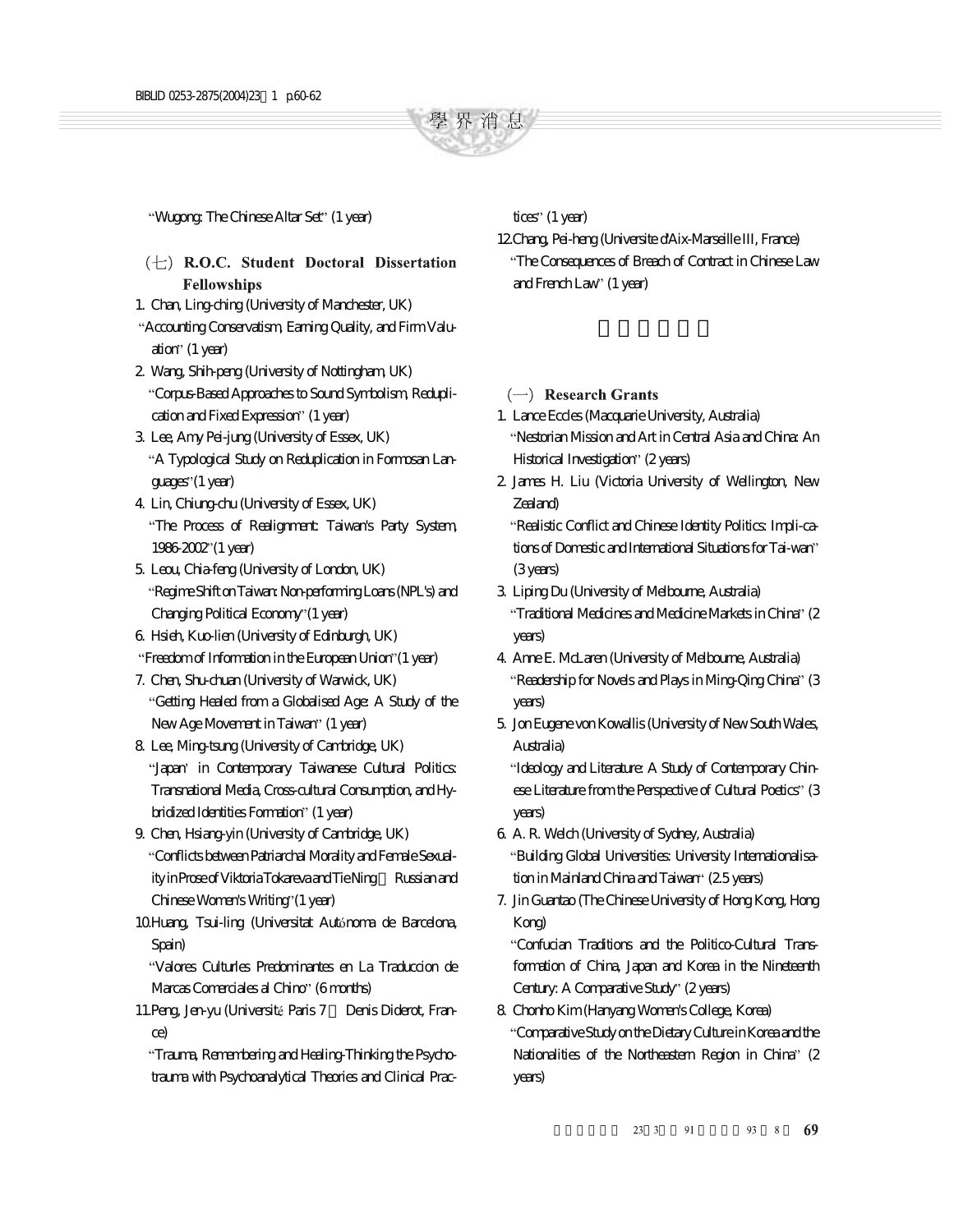

- $(\rightrightarrows)$  Conference/Seminar/Workshop Grants 1. Hsin-chi Kuan (The Chinese University of Hong Kong,
	- Hong Kong)

International Conference on The State of Contempo-rary  $Chira''(1$  year)

## $(\equiv)$  Subsidies for Publication Grants

# 1. Hiromitsu Ogawa (University of Tokyo, Japan)

"Publication of Dream Journey: The World of Chinese Landscape Painting"(1 year)

- (四) R.O.C. Student Doctoral Dissertation **Fellowships in Australia, Japan and New Zealand**
- 1. Liao, Wen-shuo (University of Sydney, Australia) Visualizing the Body as Chinese Modernity, 1850-1950  $(1 \text{ year})$
- 2. Yen, Fang-tzu (Griffith University, Australia) Gender, Reproductive Health and Development in a Kam Family Planning Village, Guizhou, S. W. China" (1 year)
- $(\rightarrow)$  Research Grants
- 1. William T. Rowe (Association for Asian Studies, Inc.) "CIAC Small Grants Program" (3 years)
- 2. Willard Peterson (Princeton University) Compilation of Volumes 5A, 5B, and 9B of the Cambridge History of China Series" (2 years)
- 3. Dennis Hickey (Southwest Missouri State University) The Making of Taiwan's Foreign Policy in the Post- Martial Law Era" (1 year)
- 4. Peggy Miller (The University of Illinois) Socialization and Self-Construction through Everyday Storytelling: A Comparison of Taiwanese and European-American Children<sup>"</sup> (1 year)
- 5. James Dwyer (University of Pittsburgh) SARS and Ethics: An Evaluation of Professional Duty in

Taiwan" (1 month)

- 6. Mi Chu Wiens (Library of Congress) China Studies and Chinese Rare Materials in the Library of Congress" (1 year)
- 7. Philip Paolino (University of North Texas) Semi-Presidentialism and Voters' Views of Divided Govemment in Taiwan'' (1 year)
- 8. Prasenjit Duara (The University of Chicago) "The French Jesuits and Eighteenth-century China" (1 year)
- 9. Gerald McBeath (University of Alaska Fairbanks) "Biodiversity Conservation in Taiwan and China" (1 year)
- 10.Ya-Chen Shih (The University of Texas, M.D. An-derson Cancer Center)

Use of Economic Evaluation to Guide Health Care Resource Allocation in Taiwan" (2 years)

11.Jay Taylor (Harvard University)

Chiang Kai-Shek and China's Dream of a Great Nation Restored' (1 year)

- (二) Conference/Seminar/Workshop Grants
- 1. Bell Yung (University of Pittsburgh)

A Planning Workshop on Interdisciplinary Studies of Chinese Music" (1 week)

2. Kenneth Hsien-yung Pai (University of California, Santa Barbara)

"The International Conference on Tang Xianzu and  $The$   $Pe$ ony Pavilion" (14 weeks)

3. An-Yi Pan (Cornell University, The Herbert F. Johnson Museum of Art)

"Contemporary Taiwanese Art in the Era of Contention" (1 year)

- 4. C. T. James Huang (Linguistic Society of America) "Summer Institute of Chinese Linguistics" (6 weeks)
- 5. Haun Saussy (Stanford University) "Shakespeare in Asia: An International Conference" (6 months)
- 6. Grace S. Fong (McGill University) Of Trauma, Agency and Texts: Discourses on Disorder in
- 70 23 3 91 93  $8<sup>8</sup>$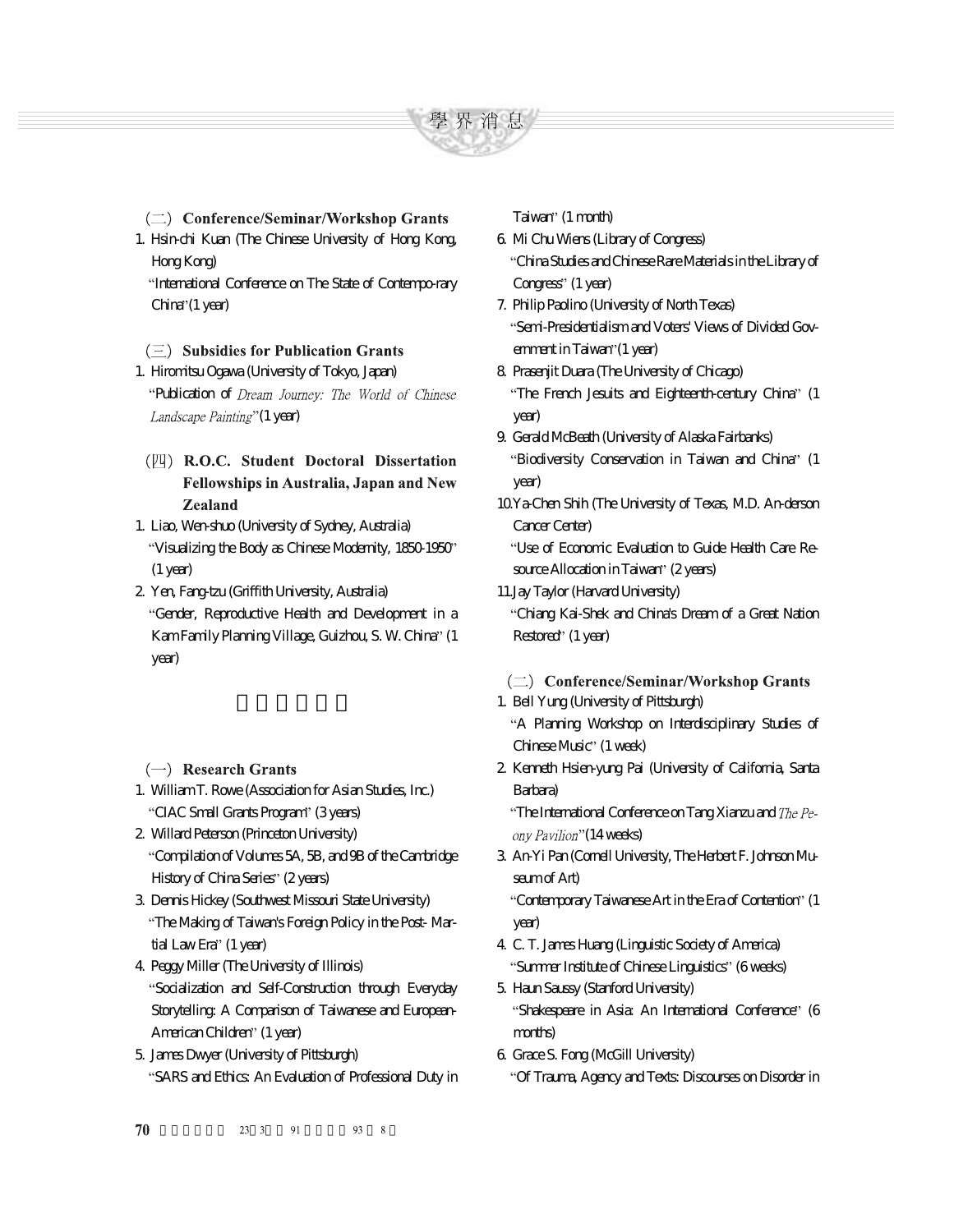學 界 消 息

Sixteenth-and Seventeenth-century China, An Interdisciplinary Conference" (3 days)

- 7. Edward Farmer (University of Minnesota) Imperial Identity: Construction and Extension of Cultural Community in the Early Modern World<sup>"</sup> (4 days)
- 8. Ralph Litzinger (Duke University) "The Question of Asia in the New Global Order" (4 days)
- 9. Zhichun Jing (The University of British Columbia) Social, Cultural, and Historical Dynamics of Early Chinese Civilization in Archaeological, Paleographical, Philological, and Historical Perspectives" (5 days)

 $(\equiv)$  Subsidies for Publication

- 1. Jennifer Crewe (Columbia University Press) Written on Water by Eileen Chang, translated by Andrew Jones (Spring 2004)
- 2. Stephen Cohn (Duke University Press) Chinese Across Borders by Andrea Louie (Spring 2004)
- 3. Stephen Cohn (Duke University Press) Envisioning Taiwan by June Yip (Summer 2004)
- 4. Patricia Crosby (University of Hawaii Press) The Magnitude of Ming: Command, Allotment and Fate in Chinese Culture edited by Christopher Lupke (16 morths)
- 5. Jennifer Crewe (Columbia University Press) Literary Culture in Taiwan: Martial Law to Market Law by Sung-sheng Yvonne Chang (Fall 2004)
- 6. Jennifer Crewe (Columbia University Press) Literary Relations: Essays on Chinese Fiction of the Nineteenth and Early Twentieth Centuries by Patrick Hanan (Fall 2004)
- 7. Bell Yung (University of Pittsburgh) Contemporary Chinese Societies: Continuity and Change, Second Edition(1 year)

### 8. Denis Sinor (Indiana University)

Lien Heng (1878-1936): Taiwan's Search for Identity and Tradition by Professor Shu-hui Wu (6 morths)

- (四) Travel Grants
- 1. Bohsiu Wu (California State University, Sacramento) "Cyber-crime in a Burgeoning Democracy" (1 day)
- 2. Josephine Chiu-Duke (University of British Columbia) "Tang Wives' Predicament and Prospects" (4 days)
- 3. Mercedes Dujunco (New York University) The Traffic in Chaozhou Xianshi Culture: The China-Hong Kong-Thailand Connection" (7 days)
- 4. Xiao-huang Yin (Occidental College) A Different Sensibility: Chinese-Language Literature in America" for the conference "National Boundaries and Cultural Configurations" in Singapore, June 23-25, 2004 (4 days)
- 5. Rongsong Jih (U. S. National Center, MS951) The Peiyang Squadron's Approaching Formation in the Battle of Yalu, 17 September 1894" (7 days)
- 6. Zu-Yan Chen (The State University of New York at Binghamton)

Paper Presentation at the Third International Symposium on the Poetry of the Tang and Song Dynasties in Xian, China" (8 days)

- 7. Mathew Stefon (University of Wisconsin, Stevens Point) Lonesome Travelers: Dwight Goddard, Jack Kerouac, and an American Dharma" for Presentation at Beat Meets East: An International, Interdisciplinary Conference on the Age of Spontaneity" (7 days)
- 8. Adrian Hsia (McGill University) "Cheng Ming or Global Perspectivism" (10 days)
- 9. Jane Geaney (University of Richmond) Conceptions of Writing in Early China: An Analysis of Metaphors in Warring States Texts" (3 months)
- 10.Alexander Des Forges (University of Massachusetts Boston)

Living up to One's Words: Prose Style, Social Practice, and the Category of the Literary in Nineteenth-century China (4 months)

 $(\overline{\text{h}})$  Grants for Scholars

- 1. Scholars Grants
	- (1)Zong-qi Cai (University of Illinois, Urbana-Champaign)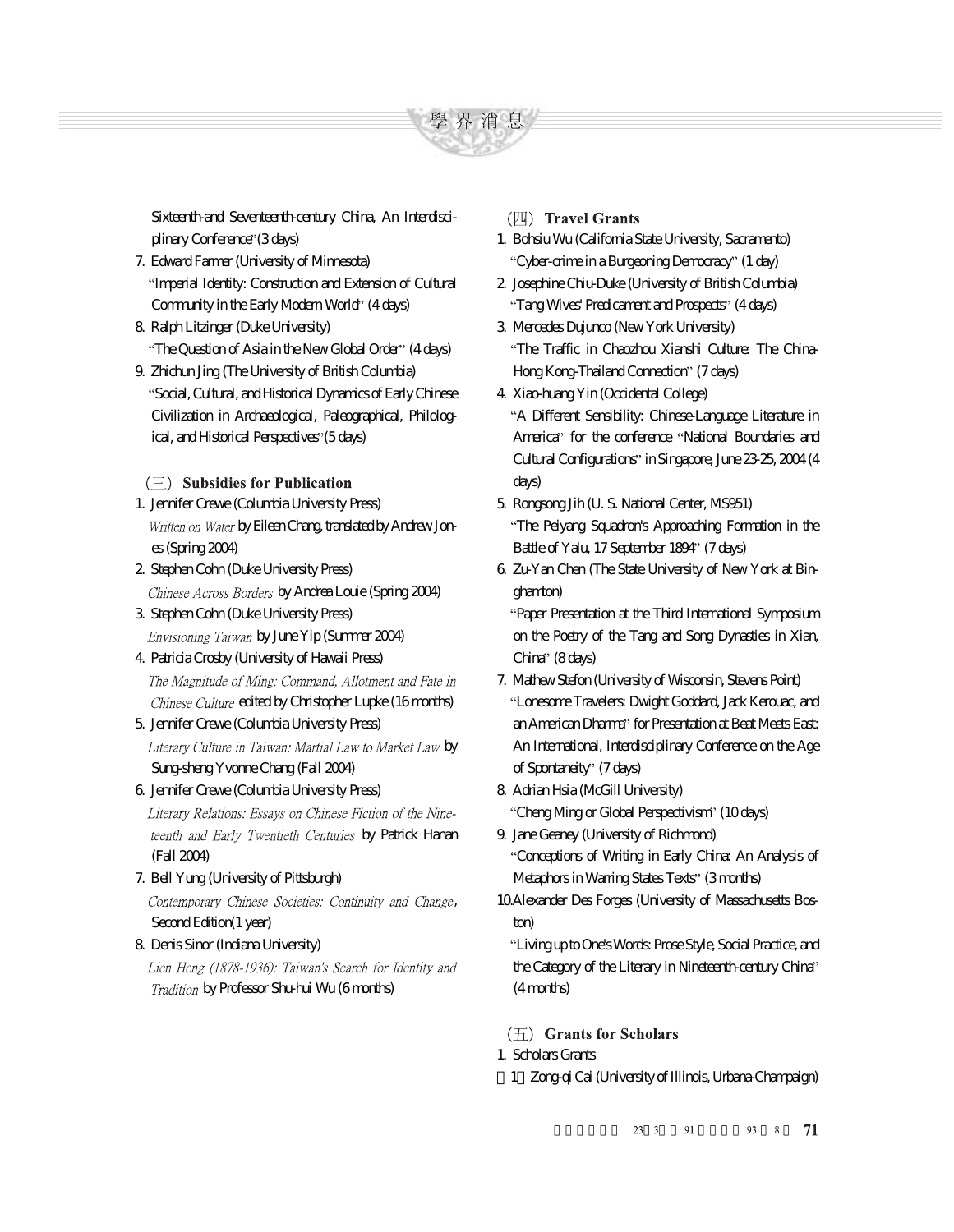

Chinese Literary Thought: Terms, Concepts, and Philosophical Foundations" (1 year)

(2)Chi-Chiang Huang (Hobart and William Smith Colleges)

Pilgrims, Lay Buddhists, and Buddhist Identity in the Jiang-Zhe Region during the Yuan Dynasty" (5 months)

(3)Helen Rees (University of California, Los Angeles) Resurgence of the Musical Literati: Dongjing Associations of Southwest China" (1 year)

### 2. Junior Scholar Grants

(1)Brett Sheehan (University of Wisconsin-Madison)

A Chinese Capitalist in Peace, War, and Revolution: Song Feiging and the Dongya Corporation" (1 year)

(2)O. Fiona Yap (The University of Kansas) Bargaining with the Military: Lessons from South Korea and Taiwan" (1 year)

(3)Feng Li (Columbia University)

The Origin and Early Development of Bureaucracy in China: The Western Zhou Government (1045-771 B.  $C.'$  (1 year)

(4)Chiache (Eric) Chang (Michigan State University)

"Electoral Origins of Political Corruption in Taiwan" (1 year)

(5)Alexander Des Forges (University of Massachusetts Boston)

Living Up to One's Words: Prose Style, Social Practice, and the Category of the 'Literary' in Nine-teenth-century China" (7 months)

- $(\overrightarrow{7})$  Dissertation Fellowships for PhD Students
- 1. Karen Thornber (Harvard University) Early Twentieth Century Chinese, Korean, and Tai-wanese Interactions with Japanese Literature" (1 year)
- 2. Elizabeth McGuire (University of California, Berkeley) Children of the Revolution: Chinese Students in Soviet Russia, 1920-1970 (3 months)

3. Clayton Brown (University of Pittsburgh) Making the Majority: Defining Han Identity in Chinese Ethnology and Archaeology" (7 months)

4. Anna Bernstein (University of Chicago) Urban Planning, Public-Building, and Neighborhood Life in Taipei" (1 year)

5. Wei-Cheng Lin (University of Chicago) Building a Buddhist Sacred Mountain: Monastic Architecture in Mt. Wutai during the Tang Dynasty (618-907)" (1 year)

6. Phillip Stalley (George Washington University) Foreign Firms and the Implementation of Environmental Regulation in China" (1 year)

7. Noelle Giuffrida (The University of Kansas) "Representing  $Zhenwu$  (the Perfected Warrior) in Late Imperial China" (1 year)

8. Yun-Chiahn Chen (University of Chicago) "From Returning to the Past" to Antiquarianism Song Discourse on Antiquity" (1 year)

9. Sara Elaine Neswald (McGill University) Discerning Diversities in Gendered Practice and Rheto-ric in Late Qing Female Inner Alchemy Tracts: A Study of the Nudan Hebian" (1 year)

10.Julia Kaufman (New York University)

Connections Between School Authority and Student Performance in China: An Investigation of Middle Schools in Shanghai" (1 year)

11.David Sena (University of Chicago) Reproducing Society: Kinship and Social Organization in Western Zhou China" (1 year)

12.Carolyn FitzGerald (University of Michigan) Routes Through Exile and Memory: The War of Resistance and Displacement in Chinese Literature and Film, 1937-1949 (1 year)

13.Conal Ho (University of California, Santa Cruz) Migrancy of Liminality: Negotiating National and Cultural Belonging Among Chinese Expatriates of Ghana" (16 months)

14.Joseph Wicentowski (Harvard University)

Hygiene and Power in Modern Taiwan: The Colonial and Nationalist Periods, 1895-1955<sup>,</sup> (1 year) 15.Nathan Batto (University of California, San Diego)

72 23 3 91 93  $\overline{8}$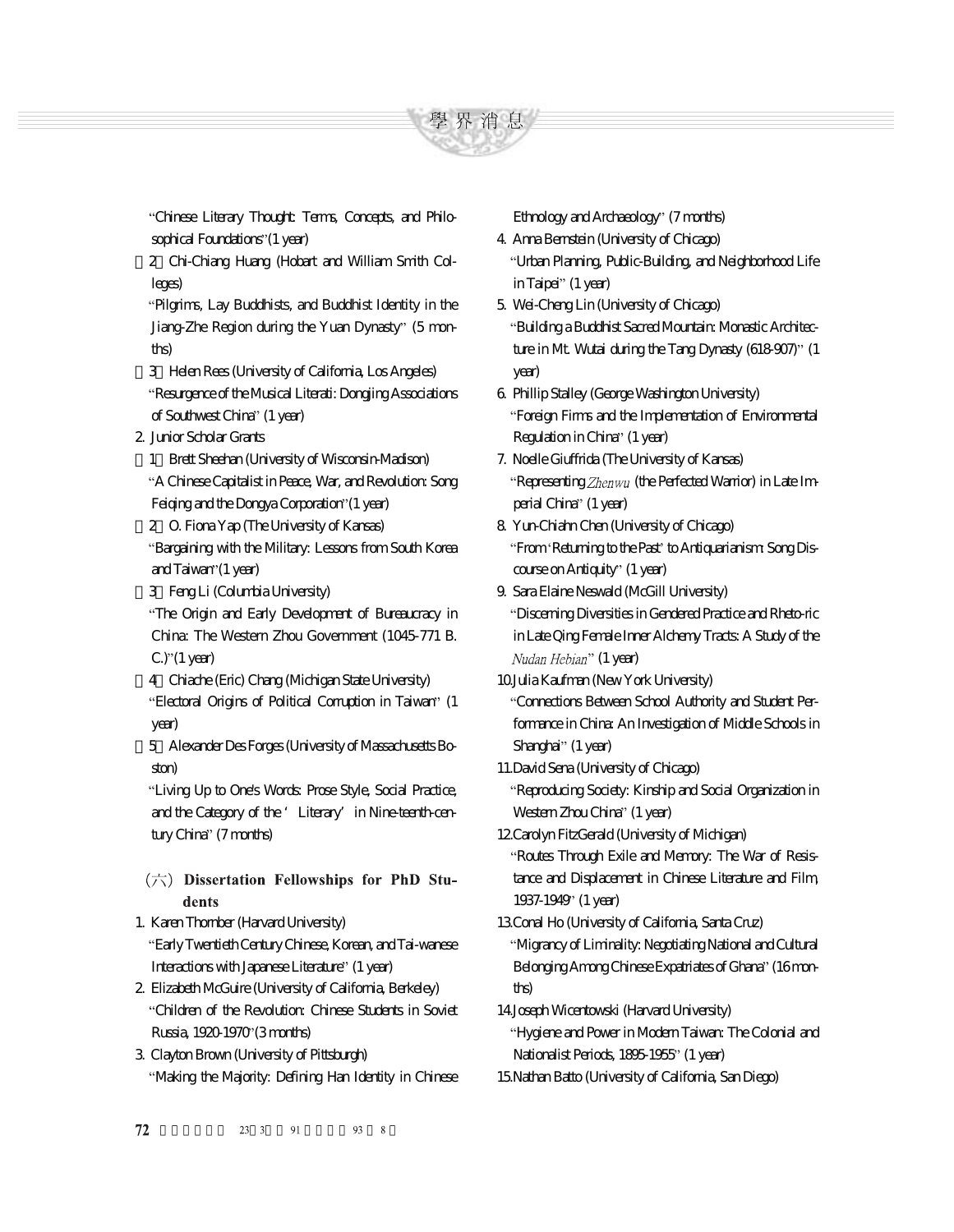

Getting out of the Way: Individual and Collective Action in the Taiwanese Legislature" (1 year)

- $(\pm)$  CCK Fellowships Administrated by the **Canadian Association for Asian Studies**
- 1. Diana Arghurescu (University of Montreal) Post-Doctoral, Nouvelle Traduction et Interpretation du Classique Confuceen  $Daxue$ : La Confucianisme-Pensee" (1 year)
- 2. Xiaorong Li (McGill University) Doctoral, Rewriting the Inner Chambers: The Boudoir in Ming-Qing Women's Poetry" (1 year)
- 3. Su-mei Ooi (University of Toronto) Doctoral, The International Dimensions of Democra-tization: A Comparative Study of Taiwan, South Korea and Singapore" (1 year)
- 4. Jennifer Shya-wen Lee (University of Calgary) Doctoral, Acceptance and Resistance: An International Comparison of High School Student's Understanding and Experience of Citizenship" (1 year)
- (/\) R.O.C. Student PhD Dissertation Fellowships
- (Grant amount: \$15,000; rant period: 1year)
- 1. Chung-yu Shih (Northwestern University) The Book on Jacob's Ladder: The Bible and Christian Conversion Among the Jinghpo" (1 year)
- 2. Hs i-Heng Cheng ( University of Miami) A Conception of Real Kinds Derived from Peirce and Qui $ne'$  (1 year)
- 3. Li-Li Hsieh (Duke University) The Politics of Affect: Anger and Melancholy in the Works of Eileen Chang, Virginia Woolf, and Marguerite Duras" (1 year)
- 4. Hwa-Jen Liu (University of California at Berkeley) LABOR OR ENVIRONMENT? The Configurations of Social Movements in Two Newly Industrializing Countries, Taiwan and South Korea 1971-2000' (1 year)
- 5. Chi-chen Chiang (The University of Chicago) Redefining Citizenship: Taiwanese Immigrants in Urban

America" (1 year)

- 6. Carol Chih-Chieh Lin (Duke University) Reconstructing Taiwanese Rape Laws: Feminist Theo-ries and Comparative Perspectives" (1 year)
- 7. Chiung-chi Chen (University of California, Los An-geles)

From the Sublime to the Obscene: Performativity of Popular Religion in Taiwan" (1 year)

- 8. Po-Han Fong (University of Rochester) Essays on Personnel Compensation and Firm Organi-za tion: Theory and Evidence in Taiwan and in the United States" (1 year)
- 9. Alexander C.Y. Huang (Stanford University) Shakespeare on the Chinese Stages, 1902-2002: Intercultural Performance and Translation" (1 year)
- 10.Yen-Ling Tsai (University of California, Santa Cruz) "Intimacies of Power: Negotiating 'Chineseness' in Reformasi Indonesia" (1 year)
- 11.Joseph Tao-yi Wang (University of California, Los Angeles)

"Is Last Minute Bidding Bad?" (1 year)

- 12.Wei-chi Chen (New York University) Colonialism, Cultural Production and Modernity: Toward a
	- Cultural History of Taiwan in the Japanese Colonial Period, 1895-1945' (1 year)
- 13.Chu-Chu Wu (Syracuse University) Taiwanese Mothers' Beliefs About and Support for Pres
	- choolers' Emergent Literacy" (1 year)
- 14.Wen-Tsong Chiou (University of Virginia) Deciphering Human Genomics: Identity Formation, Law
	- and Public Bioethics Debate" (1 year)
- 15.Horng-Ji Lai (University of Idaho) Evaluation of www On-line Courseware Usability and To
	- $ds'$  (1 year)

16.Shiau-Chi Shen (Columbia University)

- Democracy and State Identity: Exploring Dual Iden-ti ties Taiwan" (1 year)
- 17.Tzu-kai Liu (Univ. of Illinois at Urbana-Champaign) Text, Power and Personhood: Engaging Minority Identities in Post-Socialist China" (1 year)